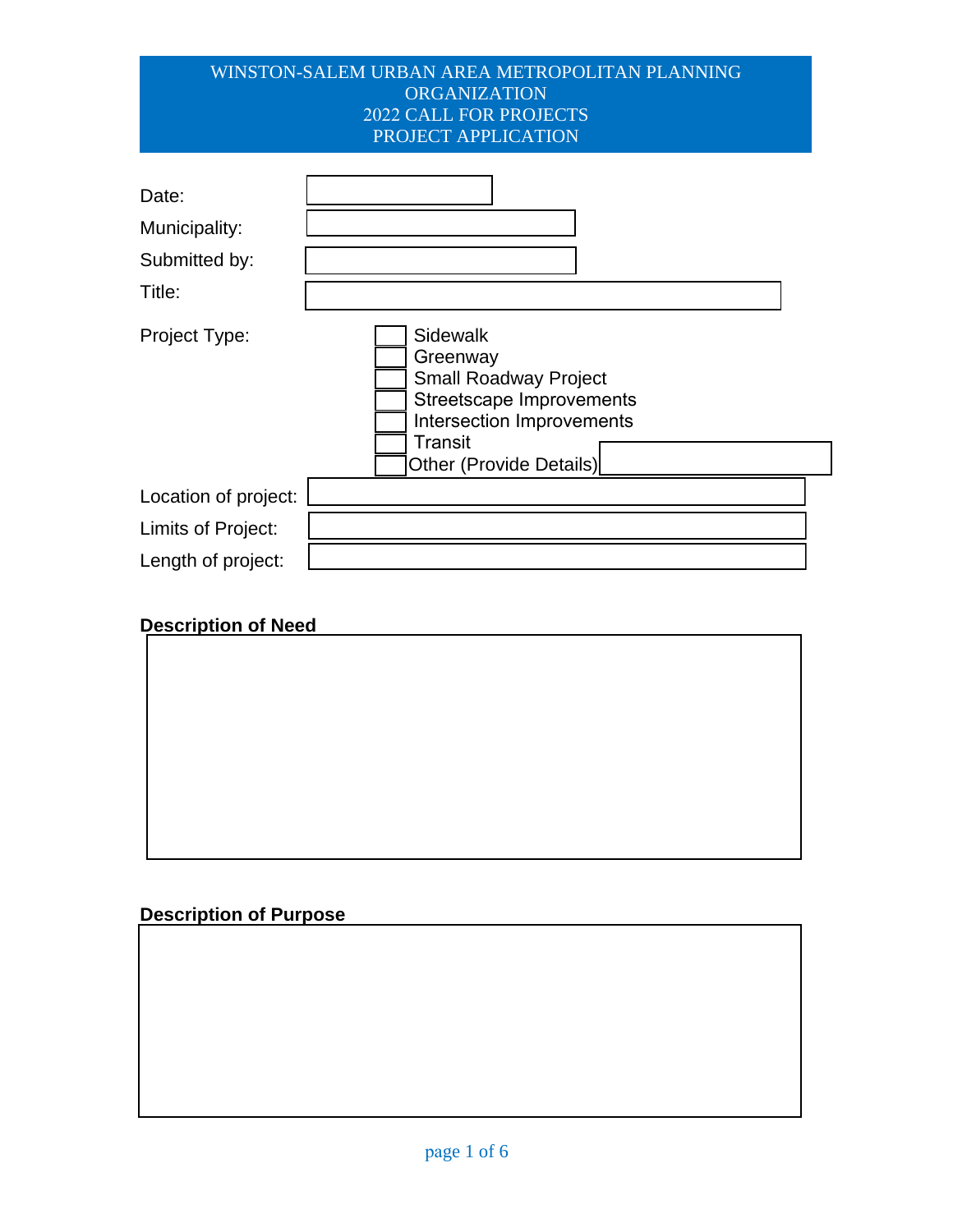#### WINSTON-SALEM URBAN AREA METROPOLITAN PLANNING ORGANIZATION 2022 CALL FOR PROJECTS PROJECT APPLICATION

#### **Reimbursement**

| Phases of work requested:   Preliminary Engineering                   |  |
|-----------------------------------------------------------------------|--|
| Right of Way/Utility Relocation                                       |  |
| Construction                                                          |  |
| Is the principle in proposed to pour the required posted on the obout |  |

Is the municipality prepared to pay the required match on the above phases

of work? No

If yes, provide a Letter of Support for the 20% match.

# **Cost Estimates**

Provide cost estimates (and attach source) for each phase of work:

| <b>Phases of Work</b>                 | <b>Cost Estimate</b> |  |  |
|---------------------------------------|----------------------|--|--|
| <b>Preliminary Engineering</b>        |                      |  |  |
| <b>Right of Way/Utilities</b>         |                      |  |  |
| Construction                          |                      |  |  |
| <b>NCDOT's Project Administration</b> |                      |  |  |
| (10% of the sum of the 3 phases       | \$0.00               |  |  |
| above)                                |                      |  |  |
| <b>Total Cost</b>                     |                      |  |  |

Were realistic quantities and current bid prices used for the construction estimate? YES

Were provisions for construction administration included in the estimate?  $\textrm{|YES}|$ 

#### **Schedule**

| <b>Phase</b>                   | <b>Start Date (MM/YYYY)</b> |
|--------------------------------|-----------------------------|
| <b>Preliminary Engineering</b> |                             |
| <b>Right of Way/Utilities</b>  |                             |
| Construction                   |                             |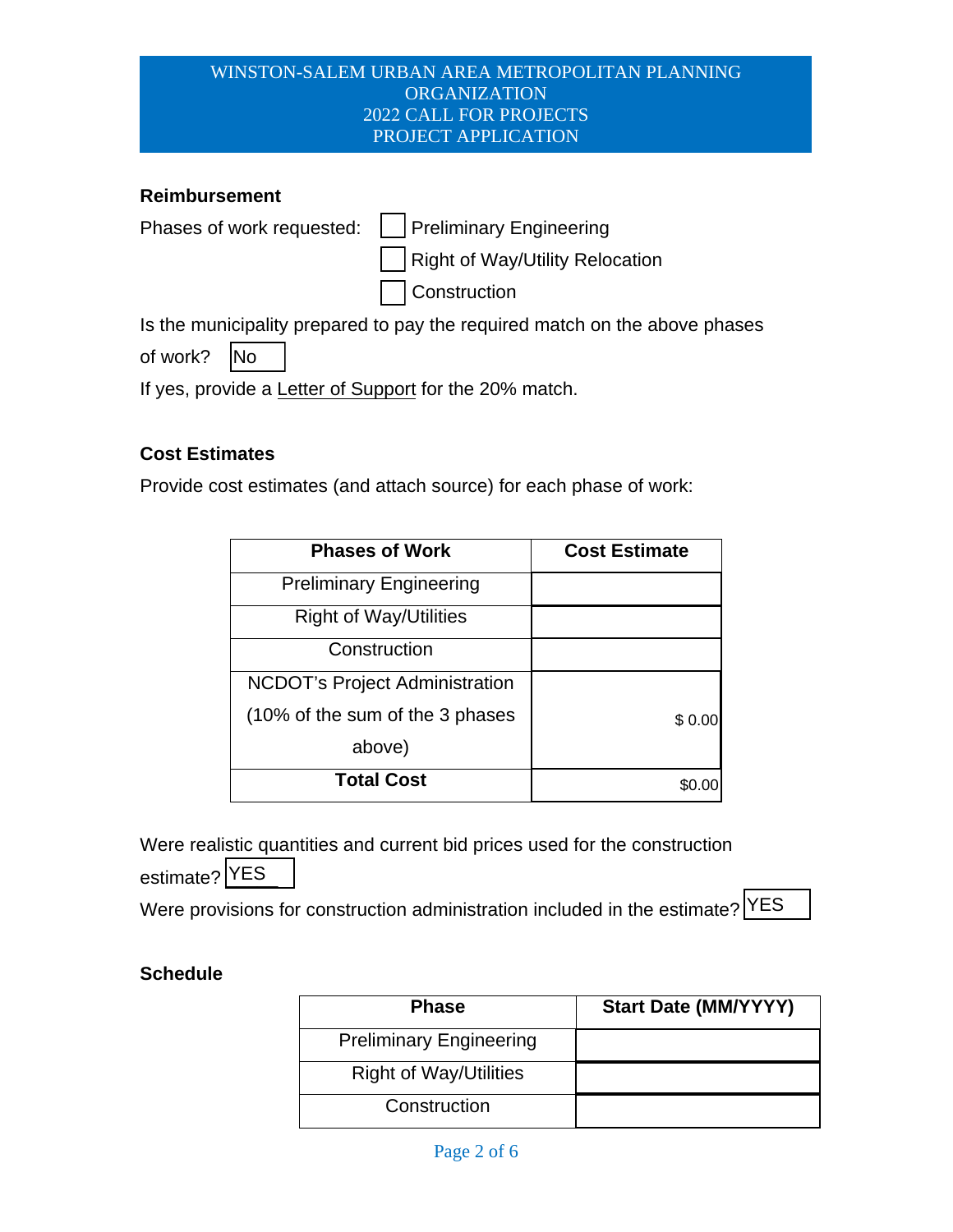#### WINSTON-SALEM URBAN AREA METROPOLITAN PLANNING **ORGANIZATION** 2022 CALL FOR PROJECTS PROJECT APPLICATION

Is the proposed schedule realistic and obtainable? No Has adequate time been allocated for acquiring right of way?  $Y$ es Has adequate time been allocated for relocating utilities? Yes Has adequate time been allocated for the process of soliciting and securing a Has adequate time been allocated for relocating utilities? [Yes ]<br>Has adequate time been allocated for the process of soliciting and<br>private engineering firm to assist with design of the project? [Yes Has adequate time been allocated for the process of soliciting and securing a private engineering firm to assist with the administration and inspection of the project? Yes Has adequate time been allocated for application and securing any applicable permits? Yes

Has adequate time been allocated for NCDOT to review and approve plans and specifications? No

Has adequate time been allocated for review and concurrence of bid award?  $\boxed{\text{Yes}}$ 

# **Right of Way**

Will proposed project require acquisition of easements and/or right of way?  $\rvert$ No

If proposed project makes improvements to an existing facility, is the existing right of way sufficient for improvements?  $Yes$ 

Is there sufficient right of way to accommodate relocation of utilities if needed? \_\_\_ Yes

To what extent has the availability of right of way been investigated?

Explain in detail: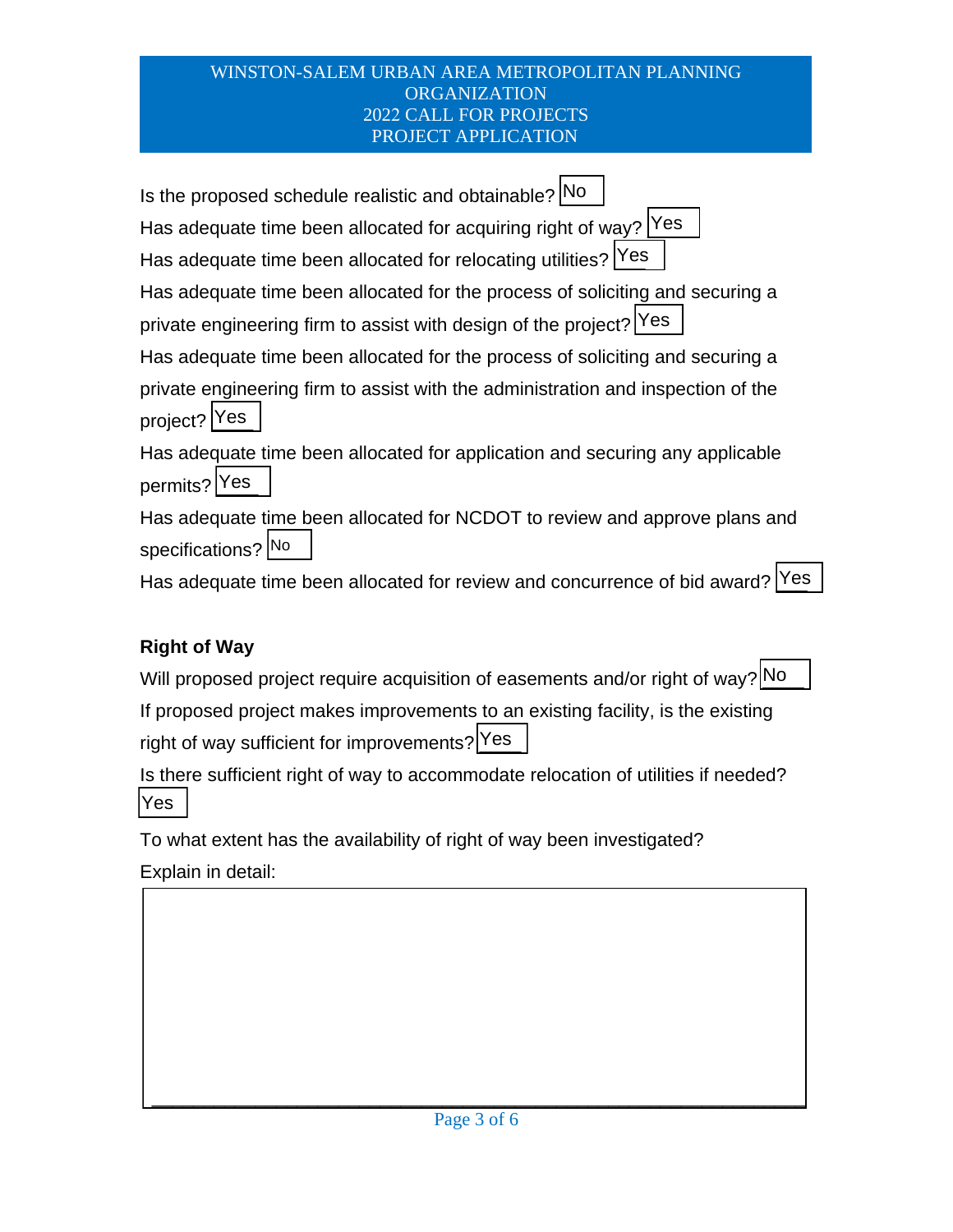#### WINSTON-SALEM URBAN AREA METROPOLITAN PLANNING ORGANIZATION 2022 CALL FOR PROJECTS PROJECT APPLICATION

Is the Municipality aware of the requirements for acquiring and certifying right of way using federal funds?  $\boxed{\text{Yes}}$ 

# **Utilities**

What utilities are present on the proposed project site?



# List owners and contacts of all utilities:

| Will the proposed project necessitate relocation of any of the above? NO |  |
|--------------------------------------------------------------------------|--|
|                                                                          |  |

 $\overline{\phantom{a}}$  , and the contract of the contract of the contract of the contract of the contract of the contract of the contract of the contract of the contract of the contract of the contract of the contract of the contrac

If so, have estimates been secured from the utility owners?  $\boxed{\text{No}}$ <br>Is the municipality prepared to pay for the utility re-location?  $\boxed{\text{No}}$ 

Is the municipality prepared to pay for the utility re-location?  $\boxed{\text{No}}$ 

Will Public Utility Easements (PUE's) be required?<sup>[No</sup><br>If so, is the municipality prepared to acquire these?<sup>[No</sup>

If so, is the municipality prepared to acquire these? No

To what extent have the potential utility conflicts been investigated? Explain in detail: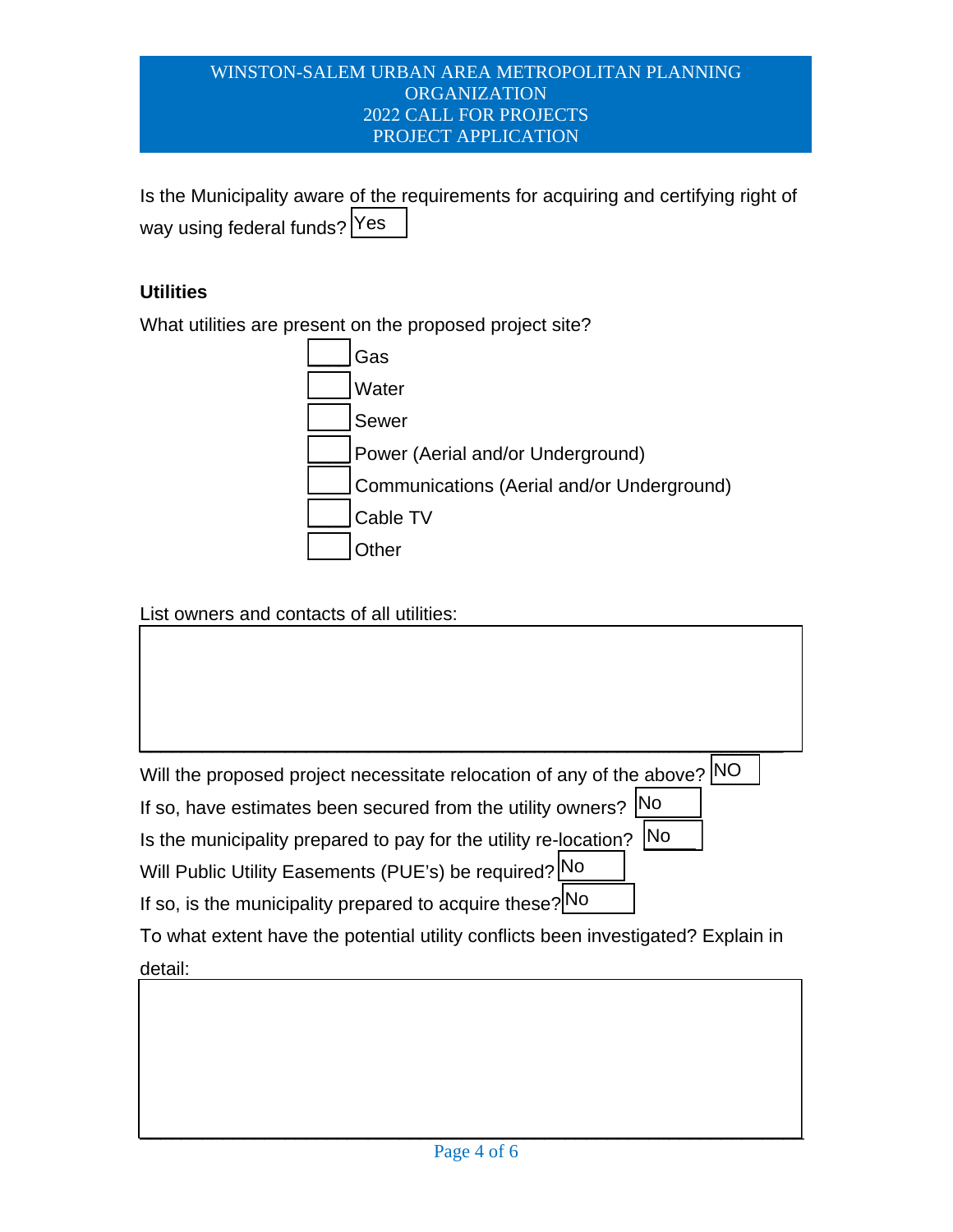#### WINSTON-SALEM URBAN AREA METROPOLITAN PLANNING ORGANIZATION 2022 CALL FOR PROJECTS PROJECT APPLICATION

## **Environmental Issues**

Are there potential environmental concerns (including but not limited to: historic properties, wetlands, endangered species, flood studies, air and water quality issues) on or near the project site? No

To what extent have these impacts been investigated? Explain in detail:

# **NCDOT**

If proposed project is on a NCDOT route, has NCDOT reviewed projects? No If so, provide contact person and information:

| Has an NCDOT encroachment agreement been applied for? $\boxed{\text{No}}$ Issued? No |  |  |
|--------------------------------------------------------------------------------------|--|--|
|                                                                                      |  |  |

# **Additional Information**

Please provide additional information concerning any due diligence the municipality has performed to sustain the viability of the proposed project.